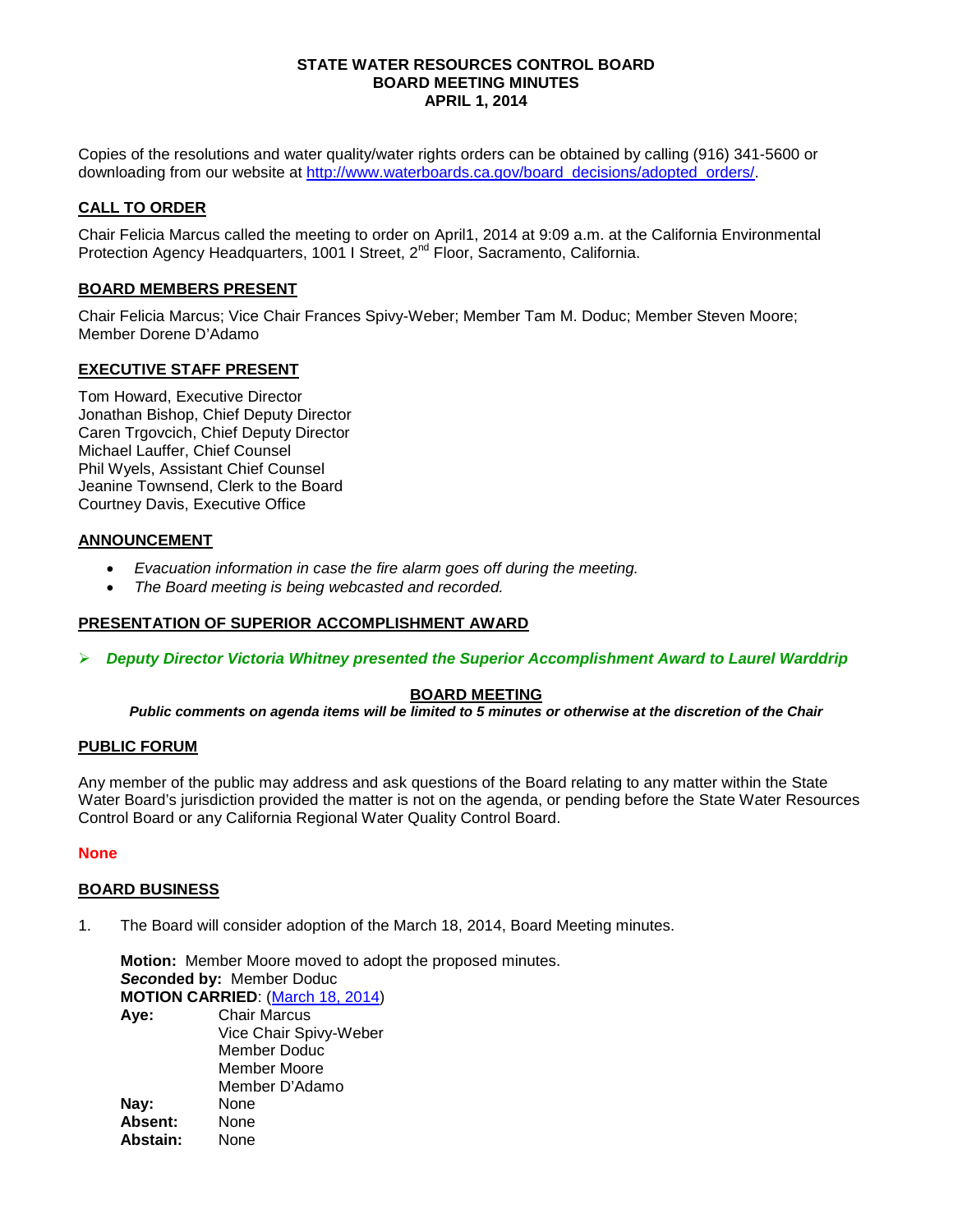### 2. Board Member Report.

### *Board Member Moore:*

- *Spoke at a joint meeting with the California State Association of Counties and the County Engineers Association of California about regulatory programs for storm water and wetlands.*
- *Attended the Department of Water Resources Water Plan Meeting which was a joint meeting of the Tribal Advisory and the Public Advisory Committee on the 2013 Water Plan Update where he spoke generally about the State Water Board and the Department of Water Resources efforts to create better alignment and emphasize elements of the Governor's California Water Action Plan.*

### *Board Member Doduc:*

- *She and Vice-Chair Spivy-Weber, along with other staff, participated in a tour of some oil fields and well stimulation projects going on in the Los Angeles area.*
- *Attended San Francisco Bay Regional Water Board's morning staff training session on climate change.*

### *Board Member D'Adamo:*

- *Attended a Board Meeting of the Partnership of San Joaquin Valley which focused on drought, impacts to the educational system, economy, drinking water, housing, and emergency services.*
- *Attended a forum in Tulare put on by Friant Water Authority, Latino Water Coalition, and other agriculture groups to discuss drought impacts.*
- *Attended a meeting with the Almond Board on drought.*
- *Moderated an "Every Last Drop" forum put on by West Hills College which focused on agricultural water use efficiencies.*
- *Toured the Kettleman Hill Landfill and later met with a group representing disadvantaged communities in Kettleman City.*
- *Spoke before the North State Water Alliance about drought and the California Water Action Plan.*

### *Chair Felicia Marcus:*

- *Testified at a hearing on groundwater in front of Senate Natural Resources and also at the Assembly Budget Committee Meeting with Tom Howard and staff on groundwater and drinking water.*
- *Attended the Administration's Groundwater Workshop chaired by the Governor's Office.*
- *Spoke about groundwater and drought before the Water Education Foundation.*
- *Spoke about financing at the Water Education for Latino Leaders Conference.*

# **UNCONTESTED ITEMS\* (3-5)**

\*3. Consideration of a proposed Order for [closure of an underground storage tank case pursuant to Health and](http://www.waterboards.ca.gov/board_info/agendas/2014/apr/040114_3_withdo.pdf)  [Safety Code Section 25296.10 at the site located at 1517 West Esther Street, Long Beach, California.](http://www.waterboards.ca.gov/board_info/agendas/2014/apr/040114_3_withdo.pdf) *(Written comments were due on December 20, 2013 by 12 noon.)*

**Motion:** Vice-Chair Spivy-Weber moved to adopt the proposed Order. *Seco***nded by:** Member Doduc **MOTION CARRIED**: [\(Water Quality Order No. 2014-0054-UST\)](http://www.waterboards.ca.gov/board_decisions/adopted_orders/water_quality/2014/wqo2014_0054_ust_with%20summary.pdf) **Aye:** Chair Marcus Vice Chair Spivy-Weber Member Doduc Member Moore Member D'Adamo<br>None **Nay:** None<br> **Absent:** None **Absent:** None<br>**Abstain:** None Abstain: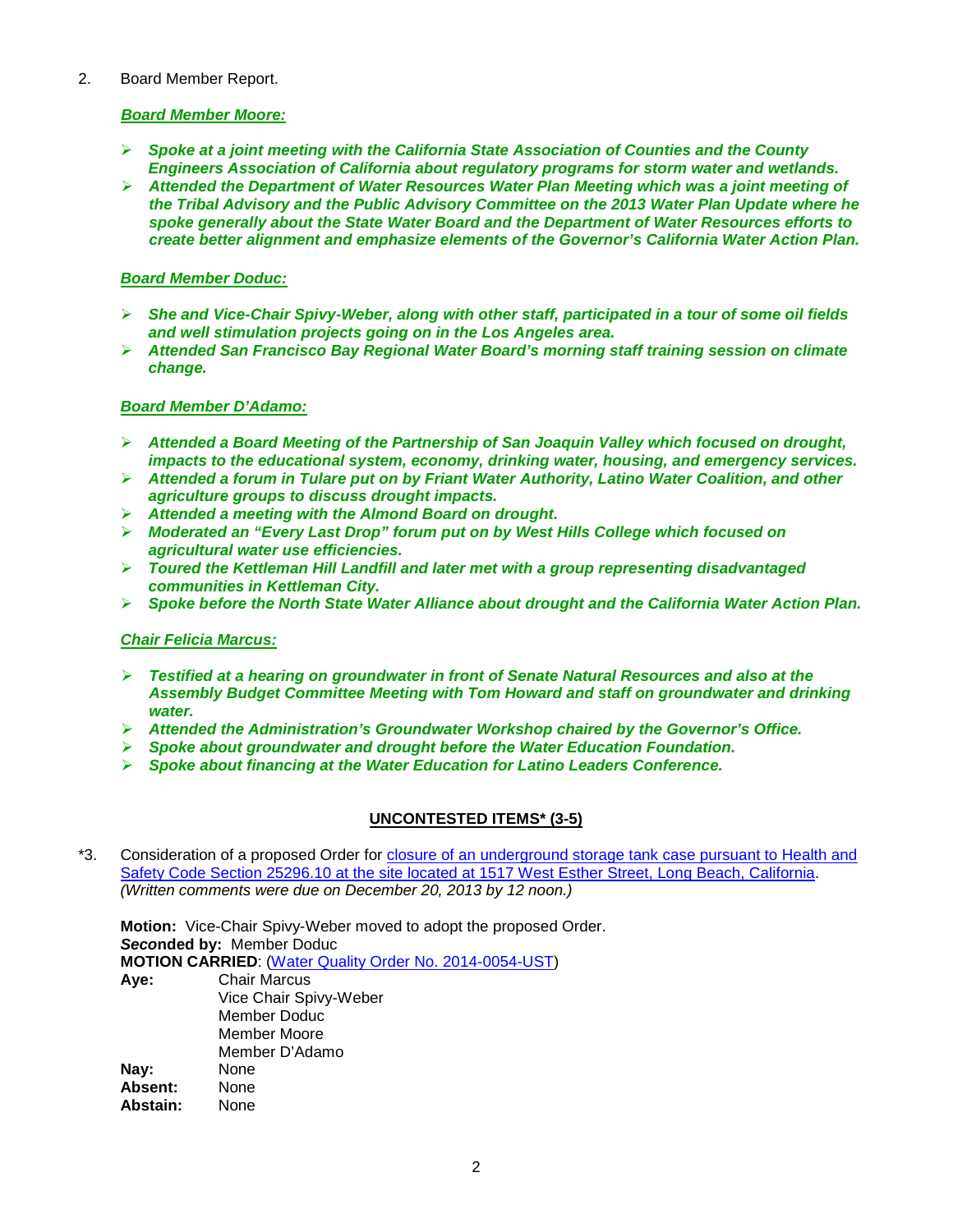\*4. Consideration of a proposed Order on [Telegraph Business Properties' petition for closure of its underground](http://www.waterboards.ca.gov/board_info/agendas/2014/apr/040114_4_withdo.pdf)  [storage tank case pursuant to Health and Safety Code Section 25296.40 and Health and Safety Code](http://www.waterboards.ca.gov/board_info/agendas/2014/apr/040114_4_withdo.pdf)  [Section 25296.10 at the site located at 5427 Telegraph Avenue, Oakland, California.](http://www.waterboards.ca.gov/board_info/agendas/2014/apr/040114_4_withdo.pdf) *(Written comments were due on December 20, 2013 by 12 noon.)*

**Motion:** Vice-Chair Spivy-Weber moved to adopt the proposed Order. *Seco***nded by:** Member Doduc **MOTION CARRIED**: [\(Water Quality Order No. 2014-0055-UST\)](http://www.waterboards.ca.gov/board_decisions/adopted_orders/water_quality/2014/wqo2014_0055_ust_with%20summary.pdf) **Aye:** Chair Marcus Vice Chair Spivy-Weber Member Doduc Member Moore

Member D'Adamo **Nay:** None<br>**Absent:** None **Absent:** None Abstain:

- \*5. Consideration of a proposed Order for [State Water Board Review On Its Own Motion of Waste Discharge](http://www.waterboards.ca.gov/board_info/agendas/2014/apr/040114_5_withdo.pdf)  [Requirements Order No. R4-2012-0175 \[NPDES No. CAS004001\] for Municipal Separate Storm Sewer](http://www.waterboards.ca.gov/board_info/agendas/2014/apr/040114_5_withdo.pdf)  [System \(MS4\) discharges within the coastal watersheds of Los Angeles County, except those discharges](http://www.waterboards.ca.gov/board_info/agendas/2014/apr/040114_5_withdo.pdf)  [originating from the City of Long Beach MS4, Los Angeles Regional Water Quality Control Board](http://www.waterboards.ca.gov/board_info/agendas/2014/apr/040114_5_withdo.pdf)**:** [SWRCB/OCC Files A-2236\(a\) Through \(kk\).](http://www.waterboards.ca.gov/board_info/agendas/2014/apr/040114_5_withdo.pdf) *(Staff Presenting: Bethany Pane)*
	- [Written Comments](http://www.waterboards.ca.gov/board_info/agendas/2014/apr/commenters_040114_5.pdf)

# **This Item was moved from Uncontested to Contested**

**Motion:** Member Doduc moved to adopt the proposed Order. *Seco***nded by:** Vice Chair Spivy-Weber **MOTION CARRIED**: [\(Water Quality Order No. 2014-0056\)](http://www.waterboards.ca.gov/board_decisions/adopted_orders/water_quality/2014/wqo2014_0056.pdf) **Aye:** Chair Marcus Vice Chair Spivy-Weber Member Doduc Member Moore Member D'Adamo **Nay:** None **Absent:** None Abstain:

### *Commenters*

*Ray Tahir, Various Cities Daniel Cooper, LA Waterkeeper, Natural Resources Defense Council, Heal the Bay Geoff Brosseau, California Stormwater Quality Association Richard Montevideo, Cities of Duarte & Huntington Park*

### **INFORMATIONAL ITEM**

- 6. California's ongoing drought emergency.
	- *Amanda Montgomery & John O'Hagen with the Division of Water Rights made the presentation to the Board.*

### **Commenters**

*Doug Obegi, Natural Resources Defense Council*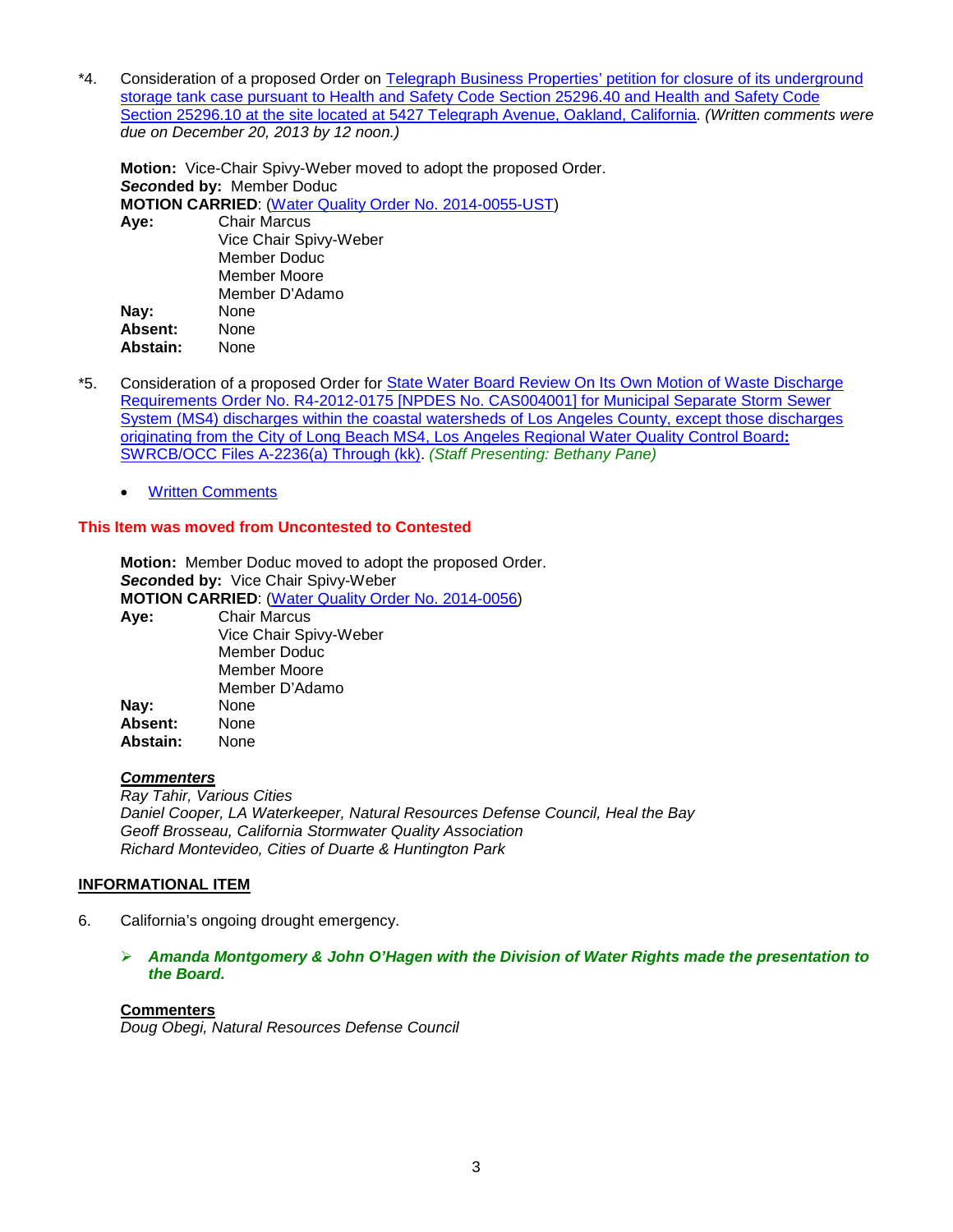### **Item 7 will be heard after 10:00 a.m.**

## **DIVISION OF WATER QUALITY**

7. Consideration for adoption of the [Final Draft General National Pollutant Discharge Elimination System Permit](http://www.waterboards.ca.gov/board_info/agendas/2014/apr/040114_7.pdf)  [for Discharges of Storm Water Associated with Industrial Activity.](http://www.waterboards.ca.gov/board_info/agendas/2014/apr/040114_7.pdf) *[\(Written comments](http://www.waterboards.ca.gov/water_issues/programs/stormwater/comments_industrial_permit.shtml) were due on March 4, 2014 by 12 noon.) (Staff Presenting: Greg Gearheart, Laurel Warddrip, Serena Liu, Leo Cosentini, Russell Hansen, Regan Morey & Phil Wyels) [\(Staff Presentation\)](http://www.waterboards.ca.gov/board_info/minutes/2014/apr/040114_7staff_pres.pdf)*

• [Change Sheet #1](http://www.swrcb.ca.gov/water_issues/programs/stormwater/docs/industrial_permitdocs/3262014_change_sheet_igp.pdf)

**Motion:** Member Doduc moved to adopt the proposed Order with changes proposed by staff and Change Sheet #1

*Seco***nded by:** Vice Chair Spivy-Weber

**MOTION CARRIED**: [\(Water Quality Order No. 2014-0057-DWQ\)](http://www.waterboards.ca.gov/board_decisions/adopted_orders/water_quality/2014/wqo2014_0057_dwq.pdf)<br>**Aye:** Chair Marcus

**Aye:** Chair Marcus

|          | Vice Chair Spivy-Weber |
|----------|------------------------|
|          | Member Doduc           |
|          | <b>Member Moore</b>    |
| Nay:     | None                   |
| Absent:  | Member D'Adamo         |
| Abstain: | None                   |

### *Commenters*

*Sara Aminzadeh, California Coastkeeper Alliance Daniel Cooper, California Keepers Michael Lozeau, California Sportfishing Alliance, C-WIN Adam Harper, California Construction & Industrial Materials Association Geoff Brosseau, California Stormwater Quality Association [\(Presentation\)](http://www.waterboards.ca.gov/board_info/minutes/2014/apr/040114_7casqa_pres.pdf) Katharine Wagner, California Stormwater Quality Association Matthew Lentz, California Stormwater Quality Association & GSI Environmental Roger Griffin, Ecology Auto Parts, Inc. Arthur Deicke, Environmenta; Pollution Solutions William Funderbunk, Chemical Batch, CA Paint, Paper, Glass, Plastic Recyclers Metal James Simonelli, Water and California Metals Coalition Melissa Thorme, Downey & Brand Kevin Buchan, Western States Petroleum Association Ed Othmer, Industrial Environmental Association Mikhael Skvarla, Lucas Advocates Maureen Daggett, ECMS Martin Bright, CADRA Marvin Sachse, Brash Industries*

### **ADJOURNMENT**

The Board adjourned at 2:35 p.m.